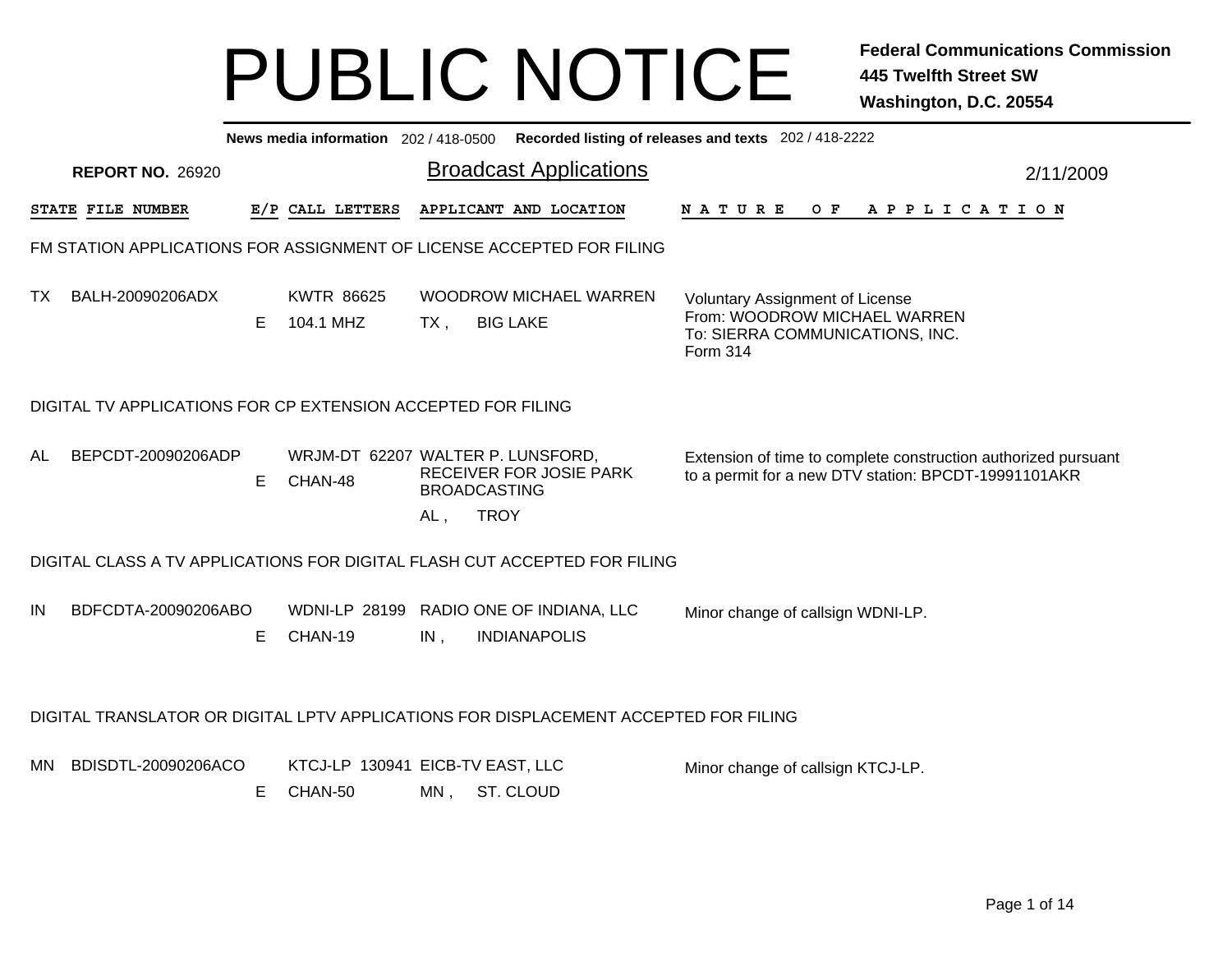| News media information 202/418-0500 Recorded listing of releases and texts 202/418-2222 |                         |   |                               |                           |                                               |                   |     |                       |           |  |  |  |
|-----------------------------------------------------------------------------------------|-------------------------|---|-------------------------------|---------------------------|-----------------------------------------------|-------------------|-----|-----------------------|-----------|--|--|--|
|                                                                                         | <b>REPORT NO. 26920</b> |   |                               |                           | <b>Broadcast Applications</b>                 |                   |     |                       | 2/11/2009 |  |  |  |
|                                                                                         | STATE FILE NUMBER       |   | E/P CALL LETTERS              |                           | APPLICANT AND LOCATION                        | <b>NATURE</b>     | O F | A P P L I C A T I O N |           |  |  |  |
| AM STATION APPLICATIONS FOR LICENSE TO COVER ACCEPTED FOR FILING                        |                         |   |                               |                           |                                               |                   |     |                       |           |  |  |  |
| OR.                                                                                     | BL-20090126AGI          | P | <b>KCST 12138</b><br>1250 KHZ | <b>COMPANY</b><br>OR,     | <b>COAST BROADCASTING</b><br><b>FLORENCE</b>  | License to cover. |     |                       |           |  |  |  |
| MA.                                                                                     | BMML-20090202CEW        | P | <b>WKOX 20441</b><br>1200 KHZ | <b>PARTNERSHIP</b><br>MA, | <b>CAPSTAR TX LIMITED</b><br>FRAMINGHAM       | License to cover. |     |                       |           |  |  |  |
| MA.                                                                                     | BMML-20090202CEX        | P | <b>WRCA 60695</b><br>1330 KHZ | <b>PARTNERSHIP</b><br>MA, | <b>WAEC LICENSE LIMITED</b><br><b>WALTHAM</b> | License to cover. |     |                       |           |  |  |  |
| TN                                                                                      | BL-20090202CFA          | P | <b>WQKR 6663</b><br>1270 KHZ  | $TN$ ,                    | <b>VENTURE BROADCASTING LLC</b><br>PORTLAND   | License to cover. |     |                       |           |  |  |  |

#### DIGITAL TV APPLICATIONS FOR LICENSE TO COVER ACCEPTED FOR FILING

| MN BLCDT-20090206AAG |           |    |         | KFTC-DT 83714 FOX TELEVISION STATIONS, INC. License to cover construction permit no: BPCDT-20080310ADP. |
|----------------------|-----------|----|---------|---------------------------------------------------------------------------------------------------------|
|                      | E CHAN-26 | MN | BEMIDJI | callsign KFTC.                                                                                          |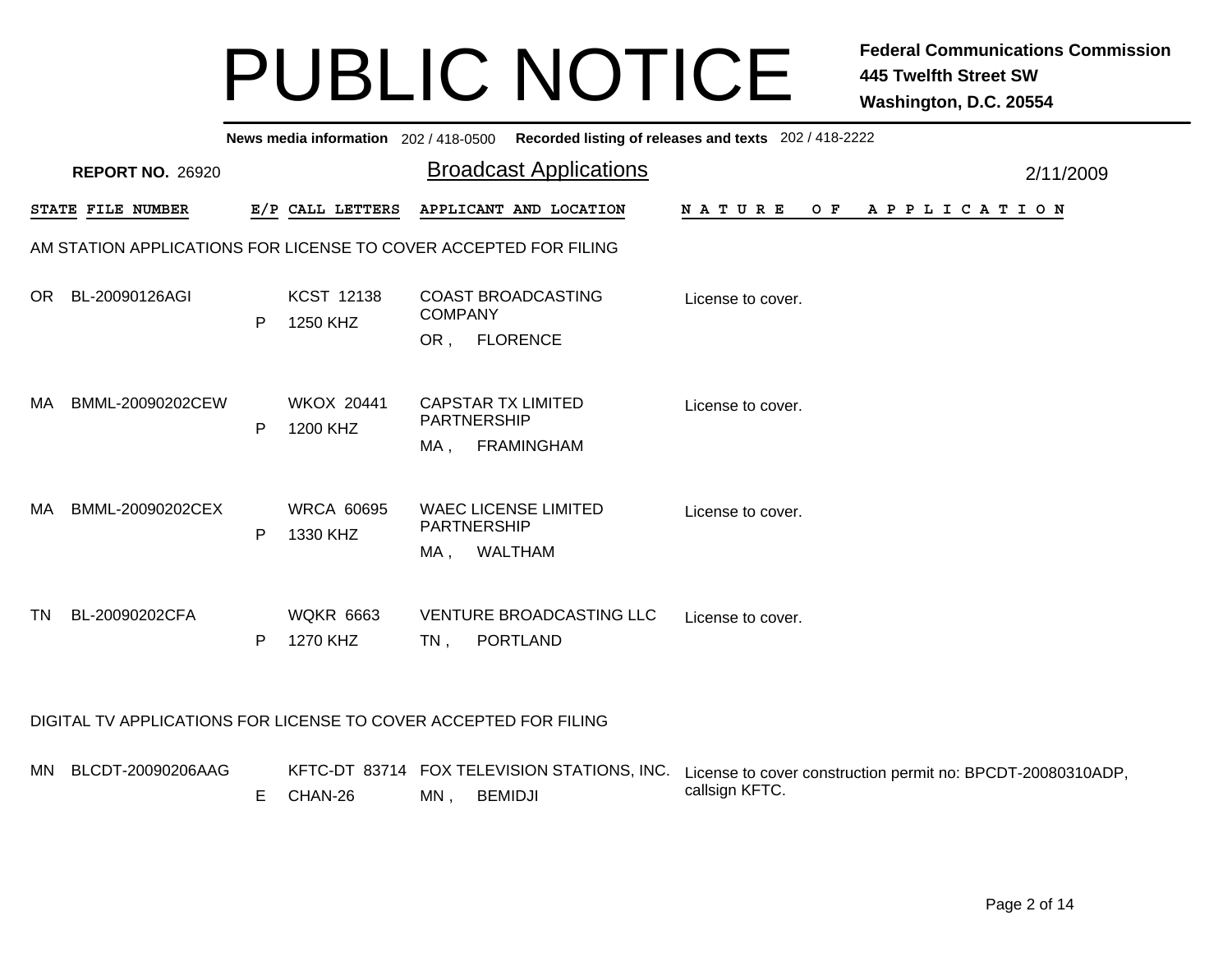|                                                                  | <b>News media information</b> 202/418-0500 Recorded listing of releases and texts 202/418-2222 |    |                                             |                       |                                                                   |                                                                               |           |  |  |  |  |  |  |
|------------------------------------------------------------------|------------------------------------------------------------------------------------------------|----|---------------------------------------------|-----------------------|-------------------------------------------------------------------|-------------------------------------------------------------------------------|-----------|--|--|--|--|--|--|
|                                                                  | <b>REPORT NO. 26920</b>                                                                        |    |                                             |                       | <b>Broadcast Applications</b>                                     |                                                                               | 2/11/2009 |  |  |  |  |  |  |
|                                                                  | STATE FILE NUMBER                                                                              |    | E/P CALL LETTERS                            |                       | APPLICANT AND LOCATION                                            | A P P L I C A T I O N<br><b>NATURE</b><br>O F                                 |           |  |  |  |  |  |  |
| DIGITAL TV APPLICATIONS FOR LICENSE TO COVER ACCEPTED FOR FILING |                                                                                                |    |                                             |                       |                                                                   |                                                                               |           |  |  |  |  |  |  |
| SD.                                                              | BLCDT-20090206ACK                                                                              | E. | KNBN-DT 81464 RAPID BROADCASTING<br>CHAN-21 | <b>COMPANY</b><br>SD, | <b>RAPID CITY</b>                                                 | License to cover construction permit no: BPCDT-20080215AJT,<br>callsign KNBN. |           |  |  |  |  |  |  |
| <b>GA</b>                                                        | BLCDT-20090206ADS                                                                              | E. | WTLH-DT 23486 NEW AGE MEDIA OF<br>CHAN-50   | GA,                   | TALLAHASSEE LICENSE, LLC<br><b>BAINBRIDGE</b>                     | License to cover construction permit no: BPCDT-20081204AAC,<br>callsign WTLH. |           |  |  |  |  |  |  |
|                                                                  | FM BOOSTER APPLICATIONS FOR LICENSE TO COVER ACCEPTED FOR FILING                               |    |                                             |                       |                                                                   |                                                                               |           |  |  |  |  |  |  |
| CA                                                               | BLFTB-20090206ABG                                                                              | Е  | KMRO-FM2<br>85929<br>90.3 MHZ               | CA.                   | THE ASSOCIATION FOR<br>COMMUNITY EDUCATION, INC.<br>SANTA BARBARA | License to cover.                                                             |           |  |  |  |  |  |  |
|                                                                  | FM STATION APPLICATIONS FOR LICENSE TO COVER ACCEPTED FOR FILING                               |    |                                             |                       |                                                                   |                                                                               |           |  |  |  |  |  |  |
| TX                                                               | BLH-20090206AAL                                                                                | E. | KGGB 164175<br>96.3 MHZ                     | TX,                   | <b>GERALD BENAVIDES</b><br><b>YORKTOWN</b>                        | License to cover.                                                             |           |  |  |  |  |  |  |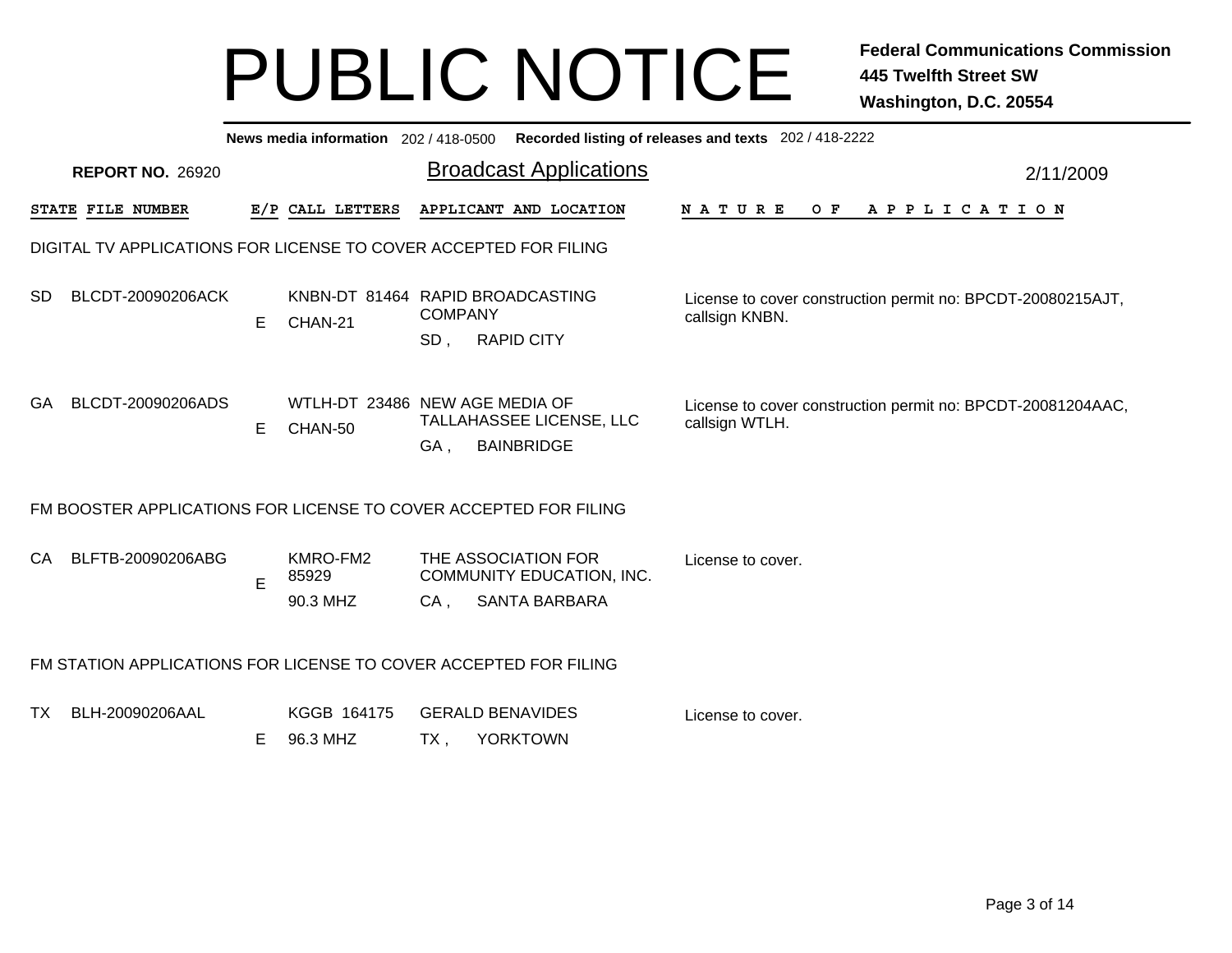|     | News media information 202/418-0500 Recorded listing of releases and texts 202/418-2222 |    |                                     |             |                                                                     |                   |  |  |  |  |         |  |                       |  |  |  |           |  |
|-----|-----------------------------------------------------------------------------------------|----|-------------------------------------|-------------|---------------------------------------------------------------------|-------------------|--|--|--|--|---------|--|-----------------------|--|--|--|-----------|--|
|     | <b>REPORT NO. 26920</b>                                                                 |    |                                     |             | <b>Broadcast Applications</b>                                       |                   |  |  |  |  |         |  |                       |  |  |  | 2/11/2009 |  |
|     | STATE FILE NUMBER                                                                       |    | E/P CALL LETTERS                    |             | APPLICANT AND LOCATION                                              | N A T U R E       |  |  |  |  | $O$ $F$ |  | A P P L I C A T I O N |  |  |  |           |  |
|     | FM STATION APPLICATIONS FOR LICENSE TO COVER ACCEPTED FOR FILING                        |    |                                     |             |                                                                     |                   |  |  |  |  |         |  |                       |  |  |  |           |  |
| TX. | BLED-20090206AAM                                                                        | E. | KDKR 14463<br>91.3 MHZ              | TX.         | <b>CSN INTERNATIONAL</b><br><b>DECATUR</b>                          | License to cover. |  |  |  |  |         |  |                       |  |  |  |           |  |
| TX. | BLH-20090206AEF                                                                         | E. | KWUP 40913<br>92.5 MHZ              | $TX$ ,      | <b>KSBJ EDUCATIONAL</b><br><b>FOUNDATION</b><br><b>NAVASOTA</b>     | License to cover. |  |  |  |  |         |  |                       |  |  |  |           |  |
|     |                                                                                         |    |                                     |             | FM TRANSLATOR APPLICATIONS FOR LICENSE TO COVER ACCEPTED FOR FILING |                   |  |  |  |  |         |  |                       |  |  |  |           |  |
| WI  | BLFT-20090206ABI                                                                        | E. | W214BT 150176 WOODWARD<br>101.5 MHZ | $WI$ ,      | COMMUNICATIONS, INC.<br><b>APPLETON</b>                             | License to cover. |  |  |  |  |         |  |                       |  |  |  |           |  |
| GA  | BLFT-20090206ACW                                                                        | E  | 88.1 MHZ                            | INC.<br>GA, | W204CF 152243 EDGEWATER BROADCASTING,<br><b>DOUGLAS</b>             | License to cover. |  |  |  |  |         |  |                       |  |  |  |           |  |
| MS. | BLFT-20090206AEA                                                                        | E. | W204CE 77029<br>99.5 MHZ            | $MS$ ,      | RADIO ASSIST MINISTRY, INC.<br><b>BILOXI</b>                        | License to cover. |  |  |  |  |         |  |                       |  |  |  |           |  |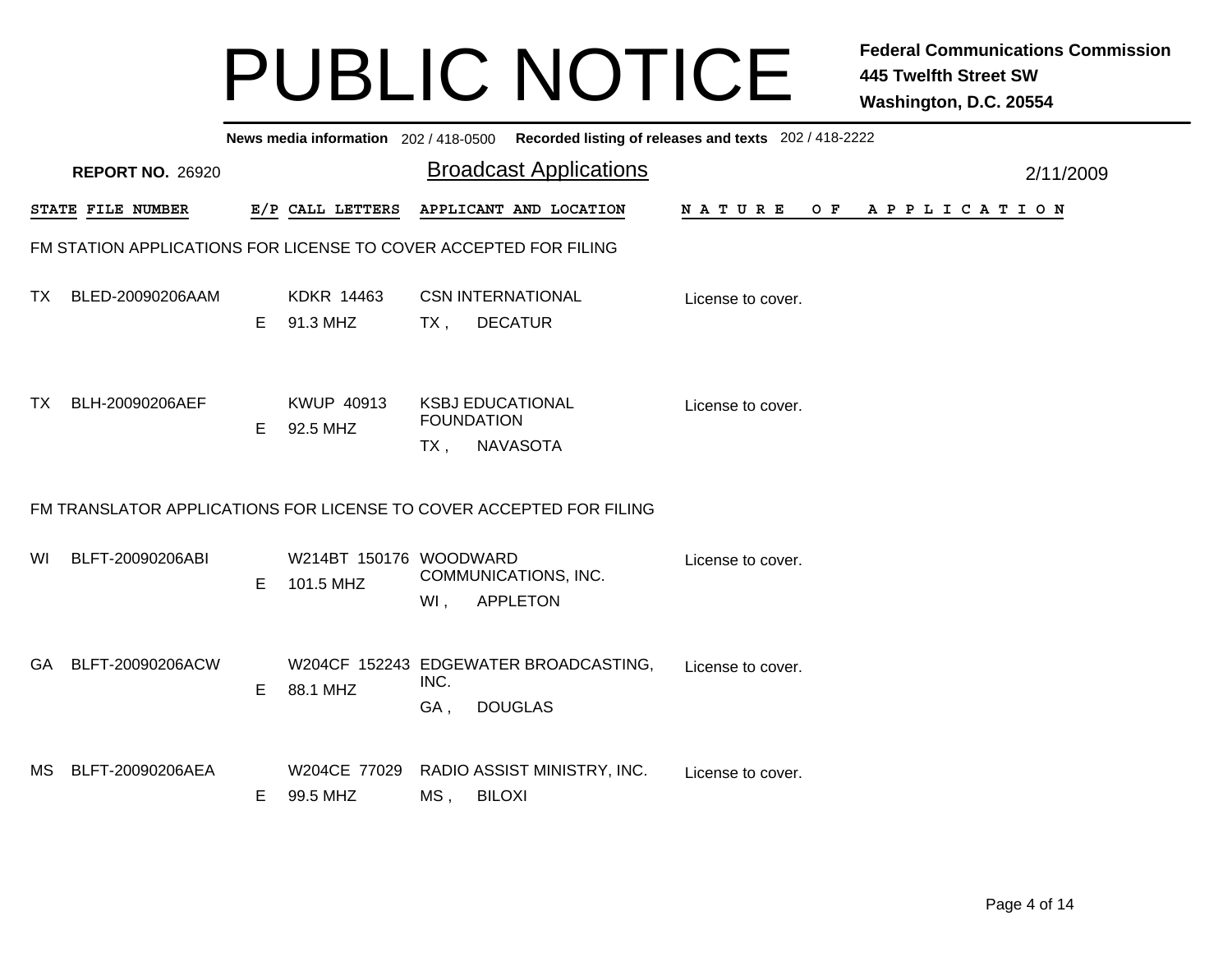| News media information 202/418-0500 Recorded listing of releases and texts 202/418-2222 |                                                                     |    |                                                  |                                |                                                          |                       |  |  |  |  |  |           |  |
|-----------------------------------------------------------------------------------------|---------------------------------------------------------------------|----|--------------------------------------------------|--------------------------------|----------------------------------------------------------|-----------------------|--|--|--|--|--|-----------|--|
|                                                                                         | <b>REPORT NO. 26920</b>                                             |    |                                                  | <b>Broadcast Applications</b>  |                                                          |                       |  |  |  |  |  | 2/11/2009 |  |
|                                                                                         | STATE FILE NUMBER                                                   |    | E/P CALL LETTERS                                 |                                | APPLICANT AND LOCATION                                   | NATURE OF APPLICATION |  |  |  |  |  |           |  |
|                                                                                         | FM TRANSLATOR APPLICATIONS FOR LICENSE TO COVER ACCEPTED FOR FILING |    |                                                  |                                |                                                          |                       |  |  |  |  |  |           |  |
| <b>GA</b>                                                                               | BLFT-20090206AFA                                                    | E  | W249CC 151910 TUGART PROPERTIES, LLC<br>97.7 MHZ | GA, TOCCOA                     |                                                          | License to cover.     |  |  |  |  |  |           |  |
| CA .                                                                                    | BLFT-20090209AAE                                                    | E. | K222BN 151853 ONE MINISTRIES, INC.<br>91.7 MHZ   | CA,                            | <b>CARMEL VALLEY</b>                                     | License to cover.     |  |  |  |  |  |           |  |
| CA.                                                                                     | BLFT-20090209AAF                                                    | E. | K216FQ 71984<br>91.1 MHZ                         | FALLS, INC.<br>CA, SANTA MARIA | CALVARY CHAPEL OF TWIN                                   | License to cover.     |  |  |  |  |  |           |  |
| FL.                                                                                     | BLFT-20090209AAG                                                    | E  | 95.9 MHZ                                         | FL,                            | W241BA 139053 BROADCAST TOWERS, INC.<br><b>KEY LARGO</b> | License to cover.     |  |  |  |  |  |           |  |
| FL.                                                                                     | BLFT-20090209AAH                                                    | E  | W213BQ 156543 CALL COMMUNICATIONS<br>90.5 MHZ    | GROUP, INC.<br>FL,             | <b>NAPLES</b>                                            | License to cover.     |  |  |  |  |  |           |  |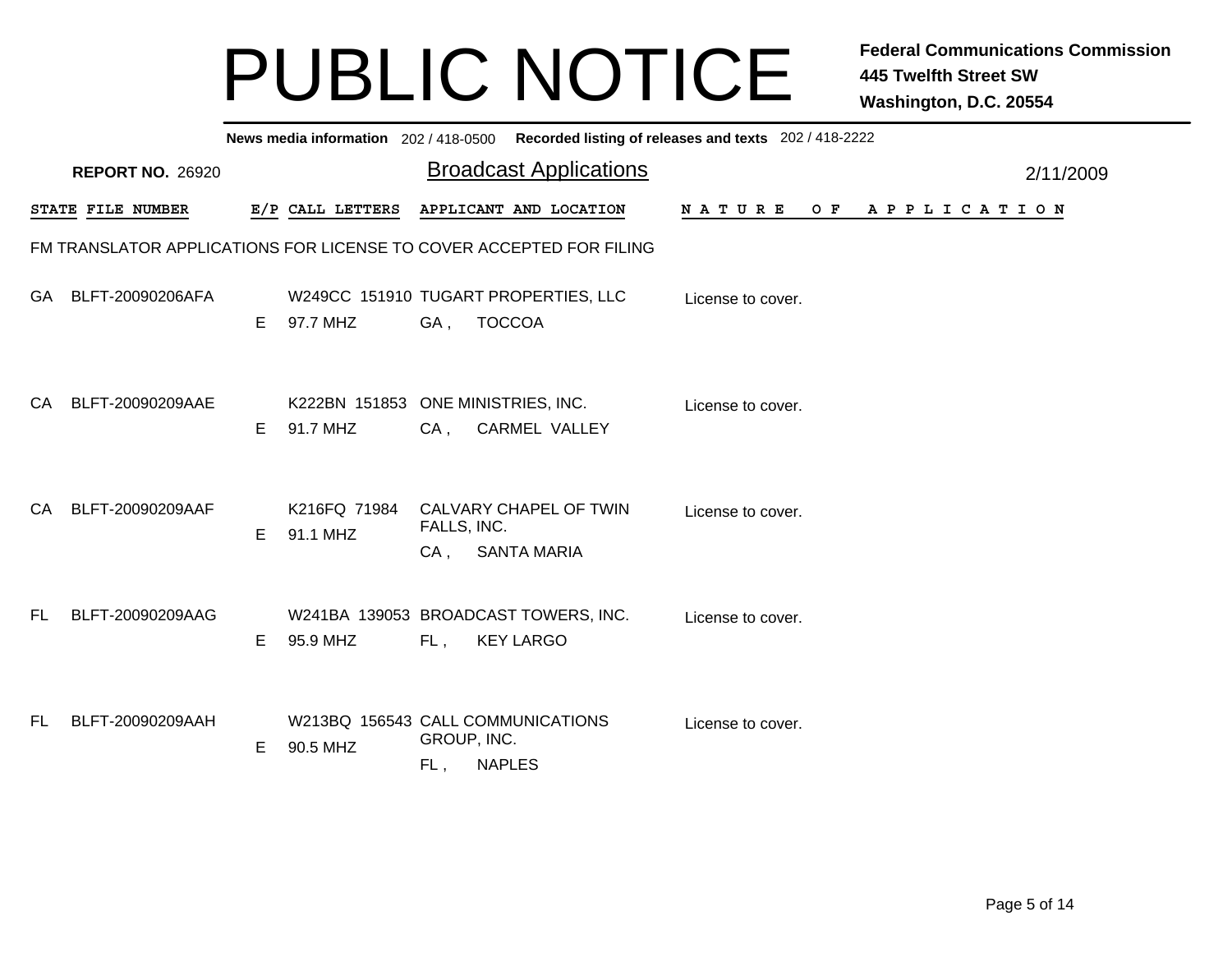|                                                                                    | News media information 202 / 418-0500 Recorded listing of releases and texts 202 / 418-2222 |   |                                                |                     |                                                                                     |                                                                                 |  |  |  |  |  |  |  |
|------------------------------------------------------------------------------------|---------------------------------------------------------------------------------------------|---|------------------------------------------------|---------------------|-------------------------------------------------------------------------------------|---------------------------------------------------------------------------------|--|--|--|--|--|--|--|
| <b>Broadcast Applications</b><br><b>REPORT NO. 26920</b><br>APPLICANT AND LOCATION |                                                                                             |   |                                                |                     |                                                                                     |                                                                                 |  |  |  |  |  |  |  |
|                                                                                    | STATE FILE NUMBER                                                                           |   | E/P CALL LETTERS                               |                     |                                                                                     | <b>NATURE</b><br>OF APPLICATION                                                 |  |  |  |  |  |  |  |
|                                                                                    | FM TRANSLATOR APPLICATIONS FOR LICENSE TO COVER ACCEPTED FOR FILING                         |   |                                                |                     |                                                                                     |                                                                                 |  |  |  |  |  |  |  |
| FL.                                                                                | BLFT-20090209AAI                                                                            | Е | W272BM 156554 CALL COMMUNICATIONS<br>102.3 MHZ | GROUP, INC.<br>FL,  | <b>NAPLES</b>                                                                       | License to cover.                                                               |  |  |  |  |  |  |  |
| GA                                                                                 | BLFT-20090209AAW                                                                            | Е | W236AM 149066 MARVIN GLASS<br>105.9 MHZ        | GA,                 | <b>WILDWOOD</b>                                                                     | License to cover.                                                               |  |  |  |  |  |  |  |
|                                                                                    |                                                                                             |   |                                                |                     | TV TRANSLATOR OR LPTV STATION APPLICATIONS FOR LICENSE TO COVER ACCEPTED FOR FILING |                                                                                 |  |  |  |  |  |  |  |
| MN -                                                                               | BLTT-20090206AAJ                                                                            | Е | K63DY 68901<br>CHAN-49                         | MN,                 | FOX TELEVISION STATIONS, INC.<br><b>LITTLE FALLS</b>                                | License to cover construction permit no: BDISTT-20080222ACX,<br>callsign K63DY. |  |  |  |  |  |  |  |
|                                                                                    |                                                                                             |   |                                                |                     | AM STATION APPLICATIONS FOR MINOR AMENDMENT TO A CONSTRUCTION PERMIT RECEIVED       |                                                                                 |  |  |  |  |  |  |  |
| UT                                                                                 | BMJP-20041029AJK                                                                            | Е | <b>KTKK 14890</b><br>630 KHZ                   | COMPANY, INC<br>UT, | UNITED BROADCASTING<br><b>SANDY</b>                                                 | Engineering Amendment filed 02/09/2009                                          |  |  |  |  |  |  |  |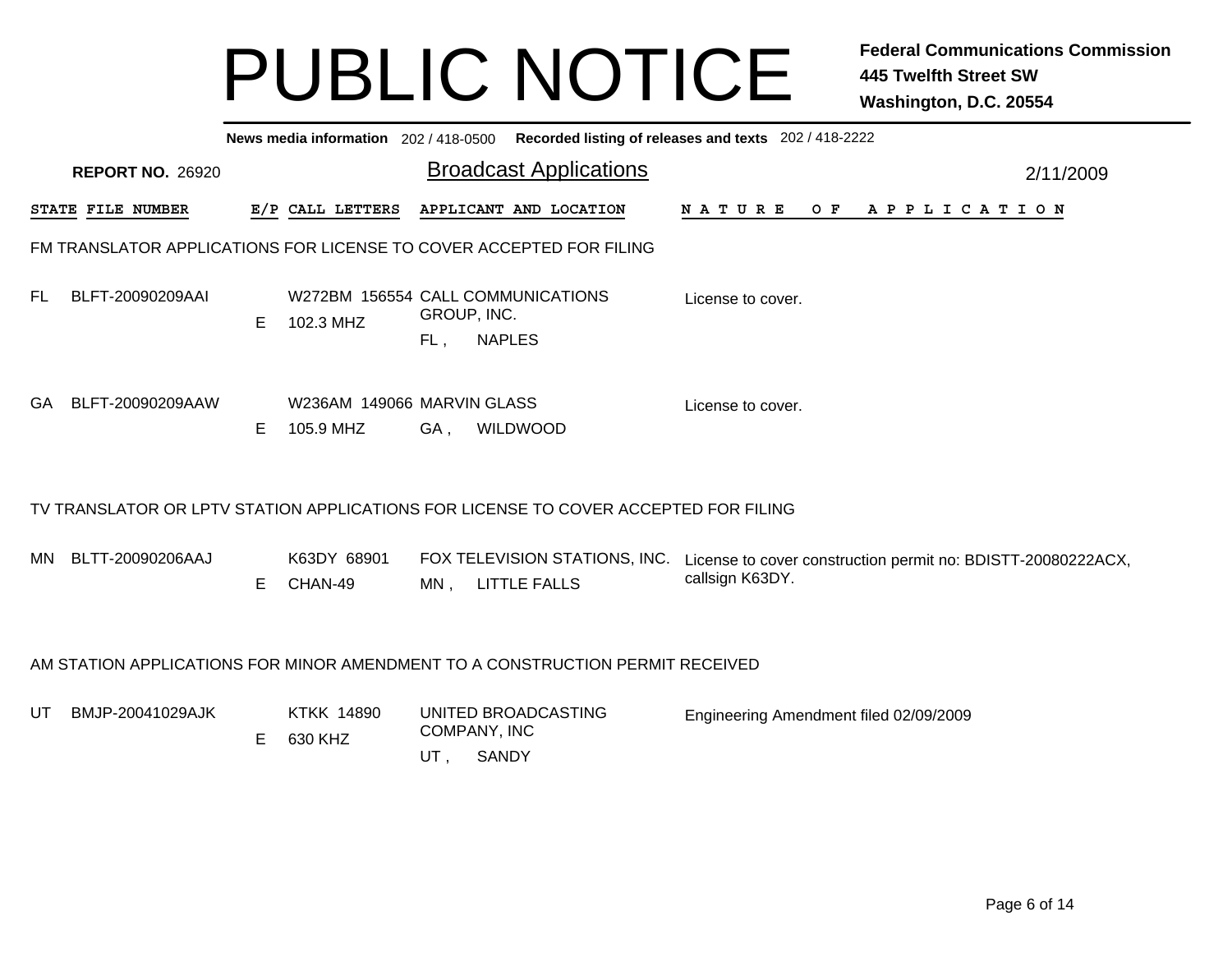|    | News media information 202 / 418-0500 Recorded listing of releases and texts 202 / 418-2222 |    |                          |                                                                                                                       |           |  |  |  |  |  |  |  |  |
|----|---------------------------------------------------------------------------------------------|----|--------------------------|-----------------------------------------------------------------------------------------------------------------------|-----------|--|--|--|--|--|--|--|--|
|    | <b>REPORT NO. 26920</b>                                                                     |    |                          | <b>Broadcast Applications</b>                                                                                         | 2/11/2009 |  |  |  |  |  |  |  |  |
|    | STATE FILE NUMBER                                                                           |    | E/P CALL LETTERS         | APPLICANT AND LOCATION<br><b>NATURE</b><br>O F<br>A P P L I C A T I O N                                               |           |  |  |  |  |  |  |  |  |
|    |                                                                                             |    |                          | FM STATION APPLICATIONS FOR MINOR AMENDMENT TO A CONSTRUCTION PERMIT RECEIVED                                         |           |  |  |  |  |  |  |  |  |
| GA | BNPED-20071015AHD                                                                           | Е  | NEW 173221<br>91.3 MHZ   | CALVARY CHAPEL OF<br>Engineering Amendment filed 02/06/2009<br>THOMASVILLE, INC.<br><b>PAVO</b><br>GA,                |           |  |  |  |  |  |  |  |  |
| КS | BNPED-20071018AKG                                                                           | Е  | NEW 175029<br>91.5 MHZ   | TOP O TEXAS EDUCATIONAL<br>Engineering Amendment filed 02/09/2009<br><b>BROADCASTING FOUNDATION</b><br>LIBERAL<br>KS, |           |  |  |  |  |  |  |  |  |
| МT | BNPED-20071022ARG                                                                           | E. | NEW 170901<br>90.7 MHZ   | DIVINE MERCY APOSTOLATE<br>Engineering Amendment filed 02/06/2009<br><b>POLSON</b><br>MT,                             |           |  |  |  |  |  |  |  |  |
| ТX | BNPED-20071022AWM                                                                           | Е  | NEW 176885<br>91.1 MHZ   | <b>SOLID ROCK FOUNDATION</b><br>Engineering Amendment filed 02/09/2009<br>CANADIAN<br>$TX$ ,                          |           |  |  |  |  |  |  |  |  |
| WY | BMPH-20081020AIH                                                                            | E. | KYPT 166004<br>104.3 MHZ | <b>MARTIN DIRST</b><br>Engineering Amendment filed 02/06/2009<br><b>WAMSUTTER</b><br>WY,                              |           |  |  |  |  |  |  |  |  |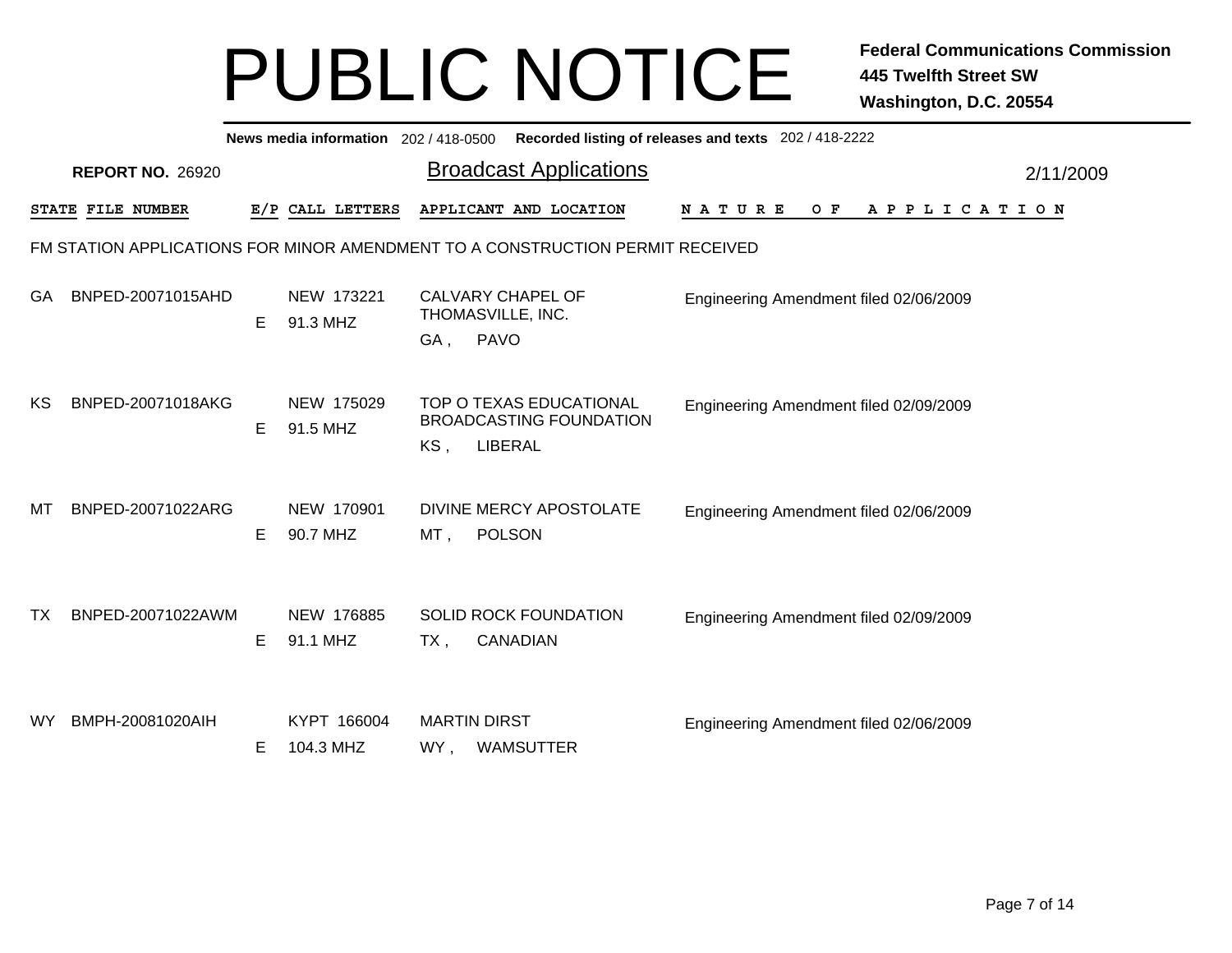|                                                                                                                | News media information 202 / 418-0500 Recorded listing of releases and texts 202 / 418-2222 |    |                          |                                                                                      |                                                        |  |  |  |  |  |  |  |  |
|----------------------------------------------------------------------------------------------------------------|---------------------------------------------------------------------------------------------|----|--------------------------|--------------------------------------------------------------------------------------|--------------------------------------------------------|--|--|--|--|--|--|--|--|
| <b>Broadcast Applications</b><br><b>REPORT NO. 26920</b><br>2/11/2009<br>E/P CALL LETTERS<br>STATE FILE NUMBER |                                                                                             |    |                          |                                                                                      |                                                        |  |  |  |  |  |  |  |  |
|                                                                                                                |                                                                                             |    |                          | APPLICANT AND LOCATION                                                               | NATURE<br>OF APPLICATION                               |  |  |  |  |  |  |  |  |
|                                                                                                                |                                                                                             |    |                          | FM STATION APPLICATIONS FOR MINOR AMENDMENT TO A CONSTRUCTION PERMIT RECEIVED        |                                                        |  |  |  |  |  |  |  |  |
| WY                                                                                                             | BMPED-20081103ADQ                                                                           | E. | KVLZ 91354<br>89.9 MHZ   | <b>EDUCATIONAL MEDIA</b><br><b>FOUNDATION</b><br>WY, SHERIDAN                        | Engineering Amendment filed 02/09/2009                 |  |  |  |  |  |  |  |  |
|                                                                                                                |                                                                                             |    |                          | AM STATION APPLICATIONS FOR MINOR CHANGE TO A LICENSED FACILITY ACCEPTED FOR FILING  |                                                        |  |  |  |  |  |  |  |  |
| CA                                                                                                             | BP-20090205ABT                                                                              | Е  | KALI 56779<br>900 KHZ    | TRANSITION RADIO, LLC,<br><b>TRUSTEE</b><br><b>WEST COVINA</b><br>CA,                | Minor change in licensed facilities.                   |  |  |  |  |  |  |  |  |
|                                                                                                                |                                                                                             |    |                          | DIGITAL TV APPLICATIONS FOR MINOR CHANGE TO A LICENSED FACILITY ACCEPTED FOR FILING  |                                                        |  |  |  |  |  |  |  |  |
| AL                                                                                                             | BPCDT-20090206AAN                                                                           | E  | CHAN-16                  | WCOV-TV 73642 WOODS COMMUNICATIONS<br><b>CORPORATION</b><br><b>MONTGOMERY</b><br>AL, | Minor change in licensed facilities, callsign WCOV-TV. |  |  |  |  |  |  |  |  |
|                                                                                                                |                                                                                             |    |                          | FM STATION APPLICATIONS FOR MINOR CHANGE TO A LICENSED FACILITY ACCEPTED FOR FILING  |                                                        |  |  |  |  |  |  |  |  |
| CO                                                                                                             | BPH-20090205ACK                                                                             | Е  | KDVC 164124<br>102.5 MHZ | <b>COLLEGE CREEK MEDIA, LLC</b><br><b>DOVE CREEK</b><br>CO <sub>1</sub>              | Minor change in licensed facilities.                   |  |  |  |  |  |  |  |  |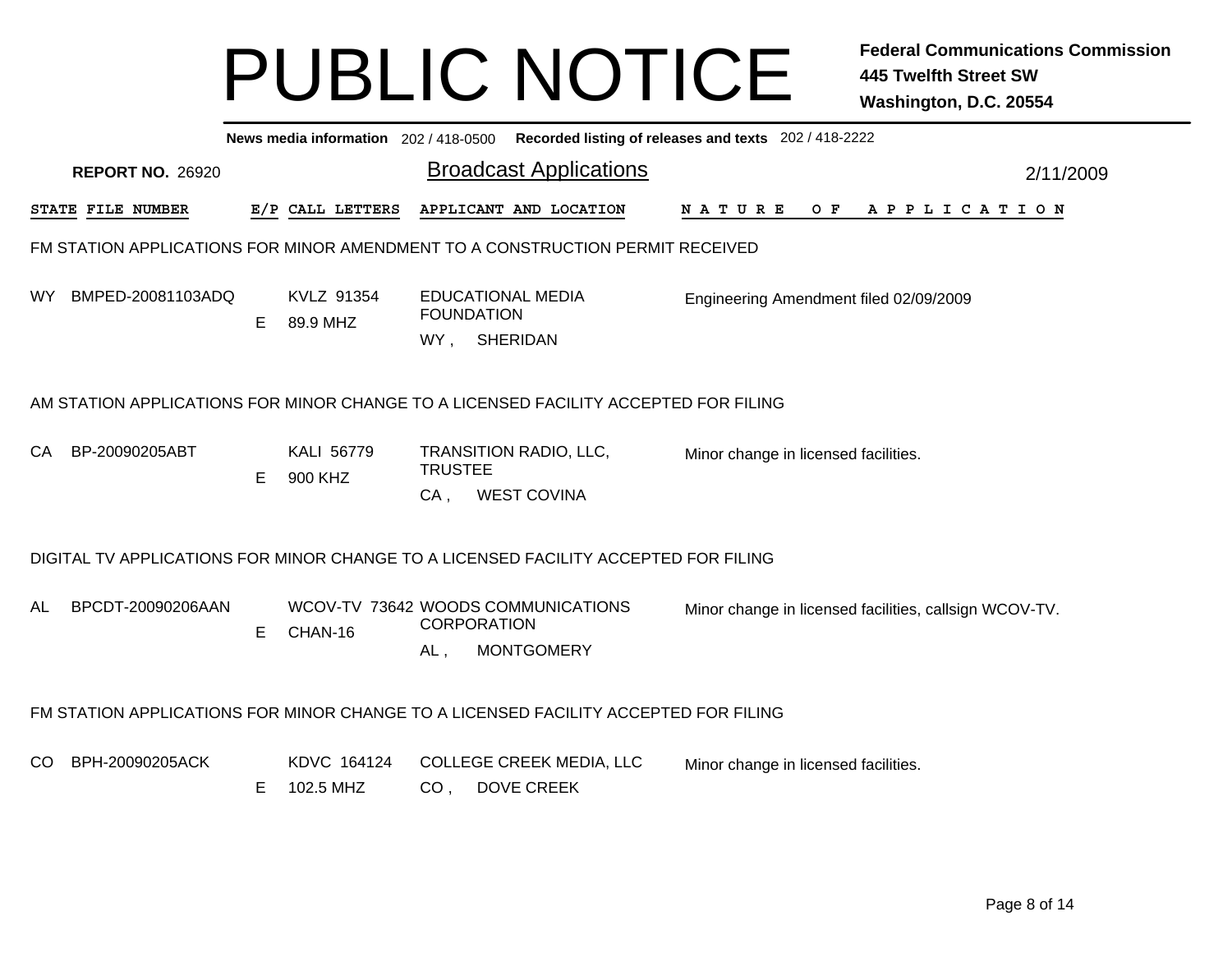|           | News media information 202 / 418-0500 Recorded listing of releases and texts 202 / 418-2222 |    |                                                 |        |                                                                                     |                                                       |  |  |  |  |     |  |  |  |                       |  |  |           |  |
|-----------|---------------------------------------------------------------------------------------------|----|-------------------------------------------------|--------|-------------------------------------------------------------------------------------|-------------------------------------------------------|--|--|--|--|-----|--|--|--|-----------------------|--|--|-----------|--|
|           | <b>REPORT NO. 26920</b>                                                                     |    |                                                 |        | <b>Broadcast Applications</b>                                                       |                                                       |  |  |  |  |     |  |  |  |                       |  |  | 2/11/2009 |  |
|           | STATE FILE NUMBER                                                                           |    | E/P CALL LETTERS                                |        | APPLICANT AND LOCATION                                                              | N A T U R E                                           |  |  |  |  | O F |  |  |  | A P P L I C A T I O N |  |  |           |  |
|           |                                                                                             |    |                                                 |        | FM STATION APPLICATIONS FOR MINOR CHANGE TO A LICENSED FACILITY ACCEPTED FOR FILING |                                                       |  |  |  |  |     |  |  |  |                       |  |  |           |  |
| ТX        | BPH-20090206AAA                                                                             | Е  | <b>KWTR 86625</b><br>104.1 MHZ                  | $TX$ , | <b>WOODROW MICHAEL WARREN</b><br><b>BIG LAKE</b>                                    | Minor change in licensed facilities.                  |  |  |  |  |     |  |  |  |                       |  |  |           |  |
|           | FM TRANSLATOR APPLICATIONS FOR MINOR CHANGE TO A LICENSED FACILITY ACCEPTED FOR FILING      |    |                                                 |        |                                                                                     |                                                       |  |  |  |  |     |  |  |  |                       |  |  |           |  |
| ID        | BPFT-20090206AAC                                                                            | E. | K268BP 87708<br>101.5 MHZ                       | $ID$ , | MARIA E. JUAREZ<br><b>MOUNTAIN HOME</b>                                             | Minor change in licensed facilities, callsign K268BP. |  |  |  |  |     |  |  |  |                       |  |  |           |  |
| GA        | BPFT-20090206AEZ                                                                            | Е  | 93.5 MHZ                                        | GA,    | W228CA 138393 TUGART PROPERTIES, LLC<br><b>ELBERTON</b>                             | Minor change in licensed facilities, callsign W228CA. |  |  |  |  |     |  |  |  |                       |  |  |           |  |
| <b>OH</b> | BPFT-20090209AAB                                                                            | Е  | W247AP 140090 FINE ARTS RADIO, INC.<br>97.3 MHZ | OH,    | <b>ATHENS</b>                                                                       | Minor change in licensed facilities, callsign W247AP. |  |  |  |  |     |  |  |  |                       |  |  |           |  |
| FL        | BPFT-20090209AAR                                                                            | Е  | 102.3 MHZ                                       | FL,    | W272BM 156554 CALL COMMUNICATIONS<br>GROUP, INC.<br><b>NAPLES</b>                   | Minor change in licensed facilities, callsign W272BM. |  |  |  |  |     |  |  |  |                       |  |  |           |  |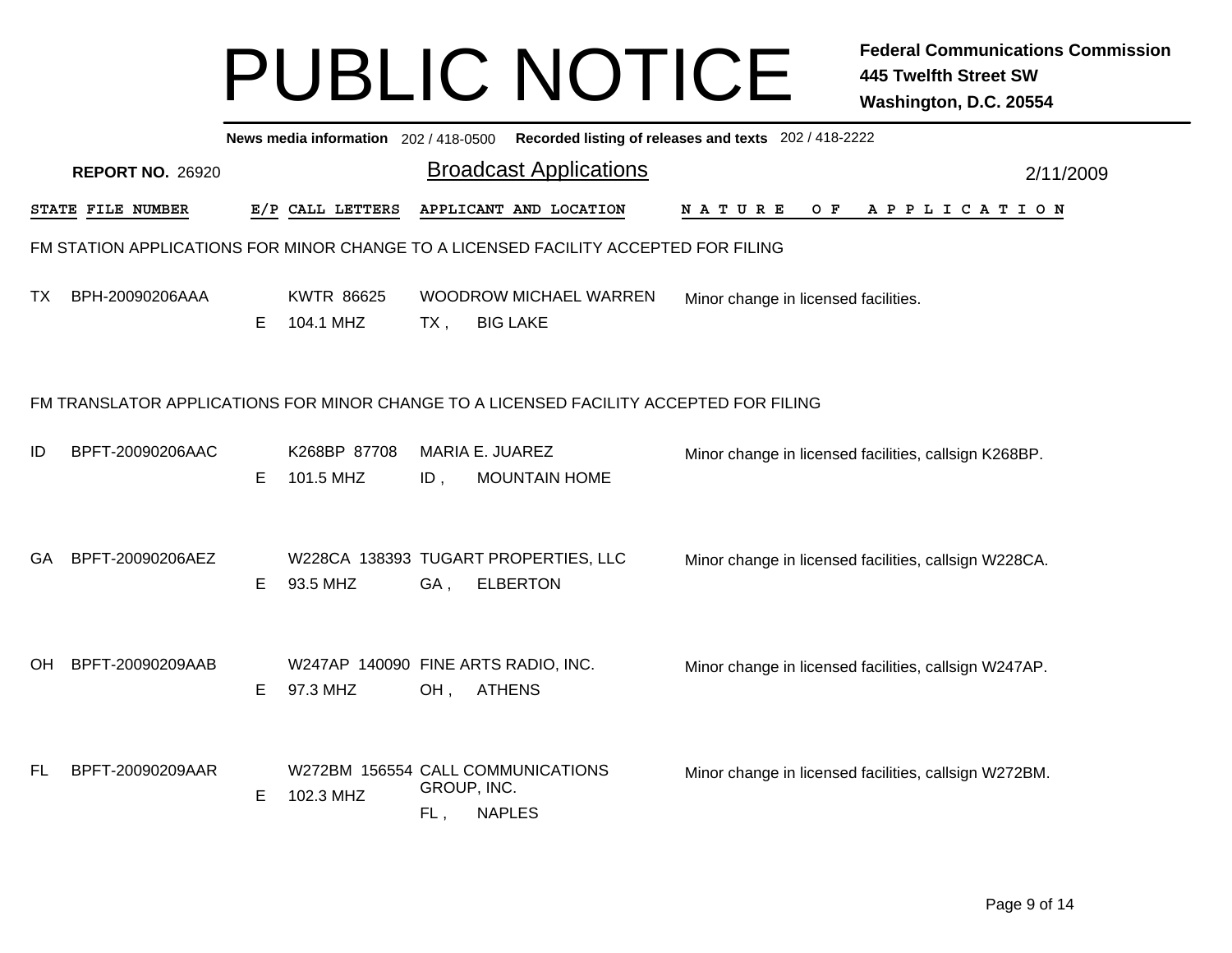|           | Recorded listing of releases and texts 202 / 418-2222<br>News media information 202 / 418-0500 |   |                         |                    |                                                                                                        |             |     |                                                       |           |  |  |  |  |
|-----------|------------------------------------------------------------------------------------------------|---|-------------------------|--------------------|--------------------------------------------------------------------------------------------------------|-------------|-----|-------------------------------------------------------|-----------|--|--|--|--|
|           | <b>REPORT NO. 26920</b>                                                                        |   |                         |                    | <b>Broadcast Applications</b>                                                                          |             |     |                                                       | 2/11/2009 |  |  |  |  |
|           | STATE FILE NUMBER                                                                              |   | E/P CALL LETTERS        |                    | APPLICANT AND LOCATION                                                                                 | N A T U R E | O F | A P P L I C A T I O N                                 |           |  |  |  |  |
|           |                                                                                                |   |                         |                    | FM TRANSLATOR APPLICATIONS FOR MINOR CHANGE TO A LICENSED FACILITY ACCEPTED FOR FILING                 |             |     |                                                       |           |  |  |  |  |
| FL.       | BPFT-20090209AAV                                                                               | Е | 90.5 MHZ                | GROUP, INC.<br>FL, | W213BQ 156543 CALL COMMUNICATIONS<br><b>NAPLES</b>                                                     |             |     | Minor change in licensed facilities, callsign W213BQ. |           |  |  |  |  |
|           |                                                                                                |   |                         |                    | TV TRANSLATOR OR LPTV STATION APPLICATIONS FOR MINOR CHANGE TO A LICENSED FACILITY ACCEPTED FOR FILING |             |     |                                                       |           |  |  |  |  |
| NM        | BPTTL-20090206AFP                                                                              | Е | K45JA 130801<br>CHAN-45 | $NM$ ,             | EICB-TV EAST, LLC<br><b>HOBBS</b>                                                                      |             |     | Minor change in licensed facilities, callsign K45JA.  |           |  |  |  |  |
| <b>NV</b> | BPTTL-20090206AFQ                                                                              | Е | K63HJ 129231<br>CHAN-63 | INC.<br>NV,        | 9TH ISLAND BROADCASTING,<br><b>LAUGHLIN</b>                                                            |             |     | Minor change in licensed facilities, callsign K63HJ.  |           |  |  |  |  |
|           |                                                                                                |   |                         |                    | AM STATION APPLICATIONS FOR MINOR MODIFICATION TO A CONSTRUCTION PERMIT ACCEPTED FOR FILING            |             |     |                                                       |           |  |  |  |  |
| CA        | BMP-20090206ABW                                                                                | Е | KIHH 160910<br>1400 KHZ | CA,                | <b>IHR EDUCATIONAL</b><br><b>BROADCASTING</b><br><b>EUREKA</b>                                         | Mod of CP   |     |                                                       |           |  |  |  |  |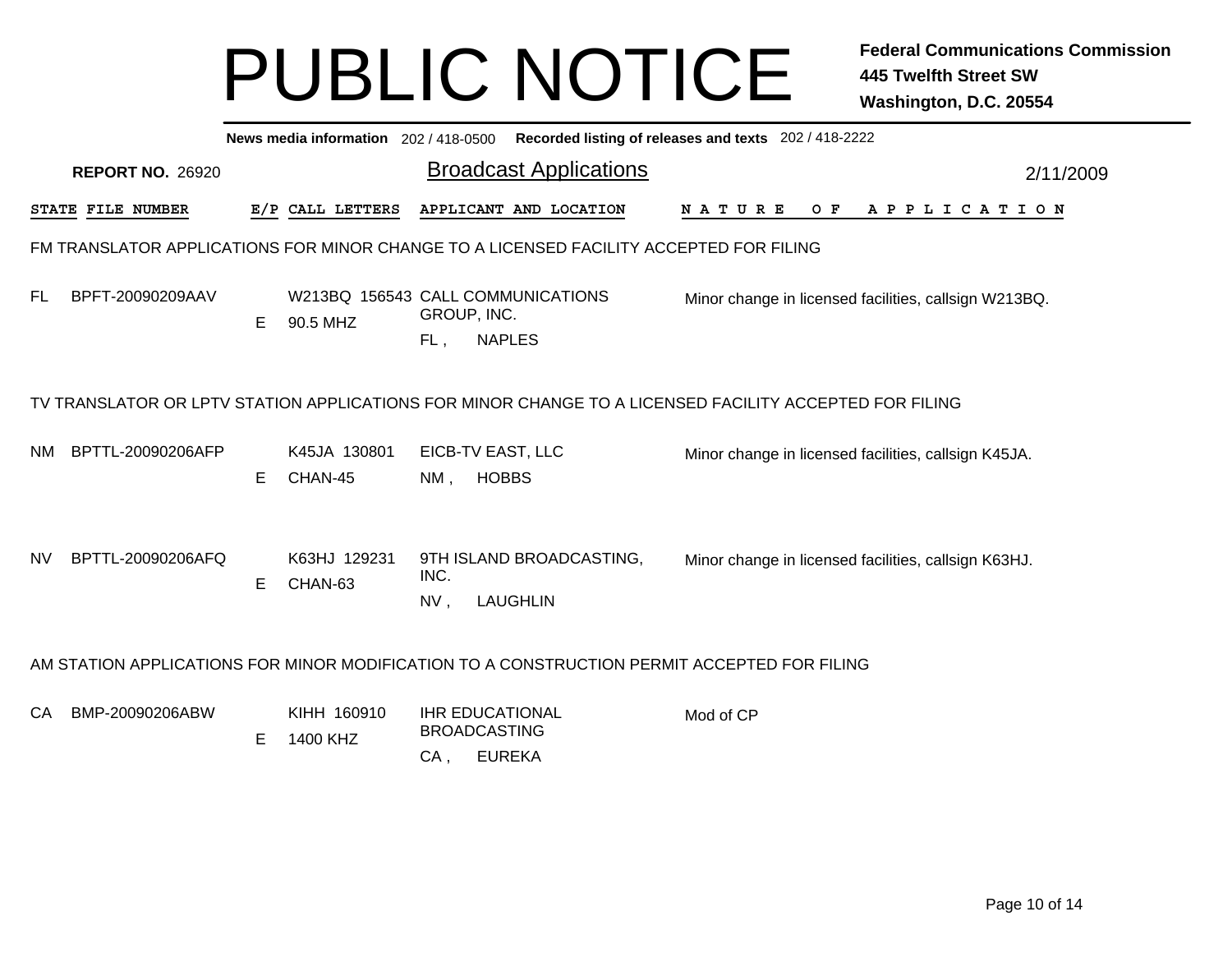| News media information 202/418-0500 Recorded listing of releases and texts 202/418-2222     |                         |    |                                 |                                                                                    |                                                                                                      |           |  |  |  |  |  |  |  |
|---------------------------------------------------------------------------------------------|-------------------------|----|---------------------------------|------------------------------------------------------------------------------------|------------------------------------------------------------------------------------------------------|-----------|--|--|--|--|--|--|--|
|                                                                                             | <b>REPORT NO. 26920</b> |    |                                 | <b>Broadcast Applications</b>                                                      |                                                                                                      | 2/11/2009 |  |  |  |  |  |  |  |
|                                                                                             | STATE FILE NUMBER       |    | E/P CALL LETTERS                | APPLICANT AND LOCATION                                                             | OF APPLICATION<br><b>NATURE</b>                                                                      |           |  |  |  |  |  |  |  |
| DIGITAL TV APPLICATIONS FOR MINOR MODIFICATION TO A CONSTRUCTION PERMIT ACCEPTED FOR FILING |                         |    |                                 |                                                                                    |                                                                                                      |           |  |  |  |  |  |  |  |
| NE.                                                                                         | BMPCDT-20090204AAH      | E. | CHAN-6                          | KWNB-DT 21162 PAPPAS TELECASTING OF<br>CENTRAL NEBRASKA, L.P. (DE<br>LTD P/SHIP)   | Modification of construction permit file number<br>BPCDT-19991101AIJ.                                |           |  |  |  |  |  |  |  |
|                                                                                             |                         |    |                                 | <b>HAYES CENTER</b><br>$NE$ ,                                                      |                                                                                                      |           |  |  |  |  |  |  |  |
| CA                                                                                          | BMPEDT-20090206ACI      | E. | <b>KCET-DT 13058</b><br>CHAN-28 | <b>COMMUNITY TELEVISION OF</b><br>SOUTHERN CALIFORNIA<br><b>LOS ANGELES</b><br>CA, | Modification of construction permit file number<br>BPEDT-20080410ABR.                                |           |  |  |  |  |  |  |  |
| <b>NM</b>                                                                                   | BMPCDT-20090206AEI      | E. | KVIH-DT 40450<br>CHAN-12        | <b>BARRINGTON AMARILLO</b><br><b>LICENSE LLC</b><br>NM,<br><b>CLOVIS</b>           | Modification of construction permit file number<br>BPCDT-19991029ACF.                                |           |  |  |  |  |  |  |  |
|                                                                                             |                         |    |                                 |                                                                                    | FM STATION APPLICATIONS FOR MINOR MODIFICATION TO A CONSTRUCTION PERMIT PETITION FOR RECONSIDERATION |           |  |  |  |  |  |  |  |
| NE.                                                                                         | BMPH-20090121ABD        | Е  | KBZR 34435<br>102.7 MHZ         | <b>VSS CATHOLIC</b><br>COMMUNICATIONS, INC.                                        | Mod of CP to chg                                                                                     |           |  |  |  |  |  |  |  |

NE , LINCOLN

01/29/2009 by William B. Clay

Petition for Reconsideration styled as an Informal Objection Filed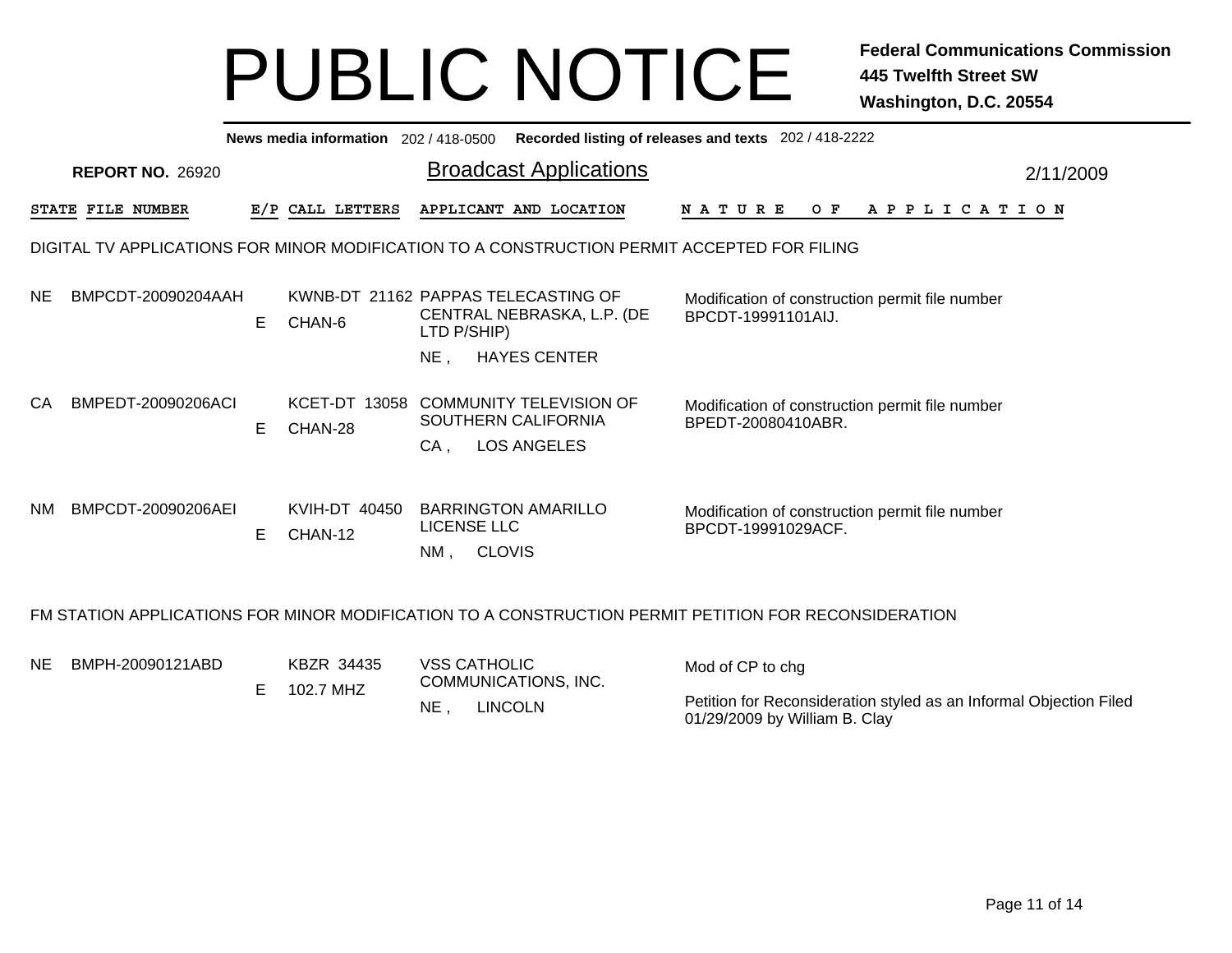| News media information 202 / 418-0500 Recorded listing of releases and texts 202 / 418-2222 |                         |    |                              |                       |                                                                       |                                                                                                                                                                                                                |           |  |  |
|---------------------------------------------------------------------------------------------|-------------------------|----|------------------------------|-----------------------|-----------------------------------------------------------------------|----------------------------------------------------------------------------------------------------------------------------------------------------------------------------------------------------------------|-----------|--|--|
|                                                                                             | <b>REPORT NO. 26920</b> |    |                              |                       | <b>Broadcast Applications</b>                                         |                                                                                                                                                                                                                | 2/11/2009 |  |  |
|                                                                                             | STATE FILE NUMBER       |    | E/P CALL LETTERS             |                       | APPLICANT AND LOCATION                                                | N A T U R E<br>O F<br>A P P L I C A T I O N                                                                                                                                                                    |           |  |  |
| AM STATION APPLICATIONS FOR MODIFICATION OF LICENSE ACCEPTED FOR FILING                     |                         |    |                              |                       |                                                                       |                                                                                                                                                                                                                |           |  |  |
| AL                                                                                          | BML-20090204AEI         | P  | <b>WQRX 60648</b><br>870 KHZ | <b>COMPANY</b><br>AL, | <b>BARINOWSKI INVESTMENT</b><br><b>VALLEY HEAD</b>                    | License to modify.                                                                                                                                                                                             |           |  |  |
| FM STATION APPLICATIONS FOR ORIGINAL CONSTRUCTION PERMIT ACCEPTED FOR FILING                |                         |    |                              |                       |                                                                       |                                                                                                                                                                                                                |           |  |  |
| AK                                                                                          | BNPED-20090205AAA       | Е  | NEW 180624<br>98.1 MHZ       | AK,                   | <b>BIG RIVER PUBLIC</b><br>BROADCASTING CORPORATION<br><b>ILIAMNA</b> | CP New Station.<br>Engineering Amendment filed 02/06/2009<br>Petitions to deny this application must be on file no later<br>than 30 days from the date of the notice accepting this<br>application for filing. |           |  |  |
| TV TRANSLATOR OR LPTV STATION APPLICATIONS FOR RENEWAL ACCEPTED FOR FILING                  |                         |    |                              |                       |                                                                       |                                                                                                                                                                                                                |           |  |  |
| МT                                                                                          | BRTT-20090209AAJ        | E. | DK57FR 40410<br>CHAN-57      | MT ,                  | <b>MARLO TV ASSOCIATION</b><br><b>HARLOWTON, ETC.</b>                 | Renewal of License.                                                                                                                                                                                            |           |  |  |
| МT                                                                                          | BRTT-20090209AAK        | Е  | DK59CE 40411<br>CHAN-59      | MT,                   | <b>MARLO TV ASSOCIATION</b><br><b>HARLOWTON, ETC.</b>                 | Renewal of License.                                                                                                                                                                                            |           |  |  |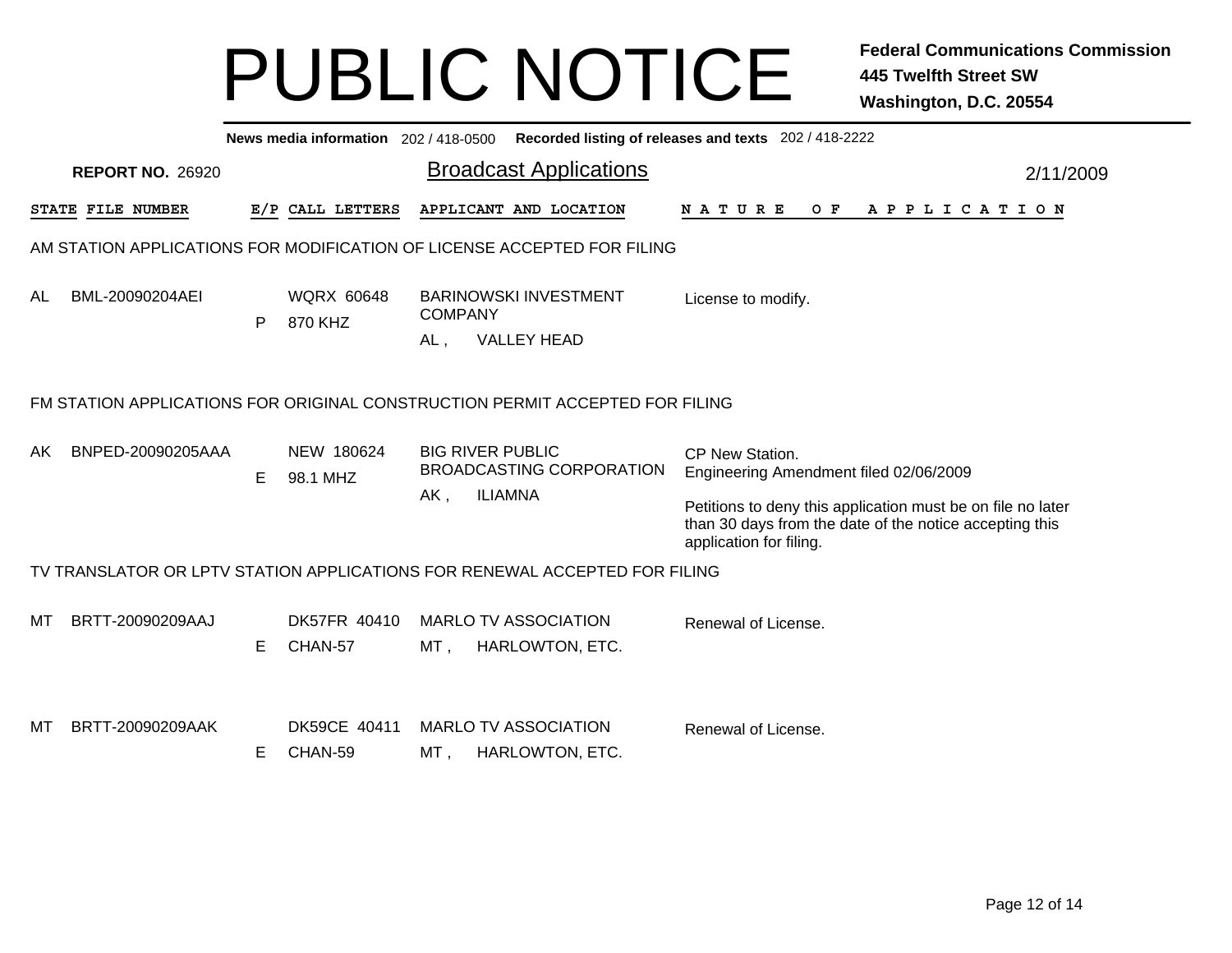| News media information 202 / 418-0500 Recorded listing of releases and texts 202 / 418-2222 |                         |   |                         |                        |                                                      |                     |                       |           |  |
|---------------------------------------------------------------------------------------------|-------------------------|---|-------------------------|------------------------|------------------------------------------------------|---------------------|-----------------------|-----------|--|
|                                                                                             | <b>REPORT NO. 26920</b> |   |                         |                        | <b>Broadcast Applications</b>                        |                     |                       | 2/11/2009 |  |
|                                                                                             | STATE FILE NUMBER       |   | E/P CALL LETTERS        |                        | APPLICANT AND LOCATION                               | N A T U R E<br>O F  | A P P L I C A T I O N |           |  |
| TV TRANSLATOR OR LPTV STATION APPLICATIONS FOR RENEWAL ACCEPTED FOR FILING                  |                         |   |                         |                        |                                                      |                     |                       |           |  |
| MT                                                                                          | BRTT-20090209AAL        | E | DK61CE 40415<br>CHAN-61 | MT ,                   | <b>MARLO TV ASSOCIATION</b><br>HARLOWTON, ETC.       | Renewal of License. |                       |           |  |
| МT                                                                                          | BRTTV-20090209AAM       | E | DK10AX 26140<br>CHAN-10 | MT .                   | HARLOWTON T.V. ASSOCIATION<br><b>HARLOWTON</b>       | Renewal of License. |                       |           |  |
| МT                                                                                          | BRTTV-20090209AAN       | Е | DK13BE 26142<br>CHAN-13 | MT ,                   | <b>HARLOWTON TV ASSOCIATION</b><br><b>HARLOWTON</b>  | Renewal of License. |                       |           |  |
| МT                                                                                          | BRTTV-20090209AAO       | Е | DK06GX 32903<br>CHAN-6  | <b>DISTRICT</b><br>MT, | <b>JUDITH GAP TRANSLATOR</b><br>JUDITY GAP, ETC.     | Renewal of License. |                       |           |  |
| МT                                                                                          | BRTTV-20090209AAP       | Е | DK04GN 26141<br>CHAN-4  | MT ,                   | <b>HARLOWTON TV ASSOCIATION</b><br><b>JUDITH GAP</b> | Renewal of License. |                       |           |  |